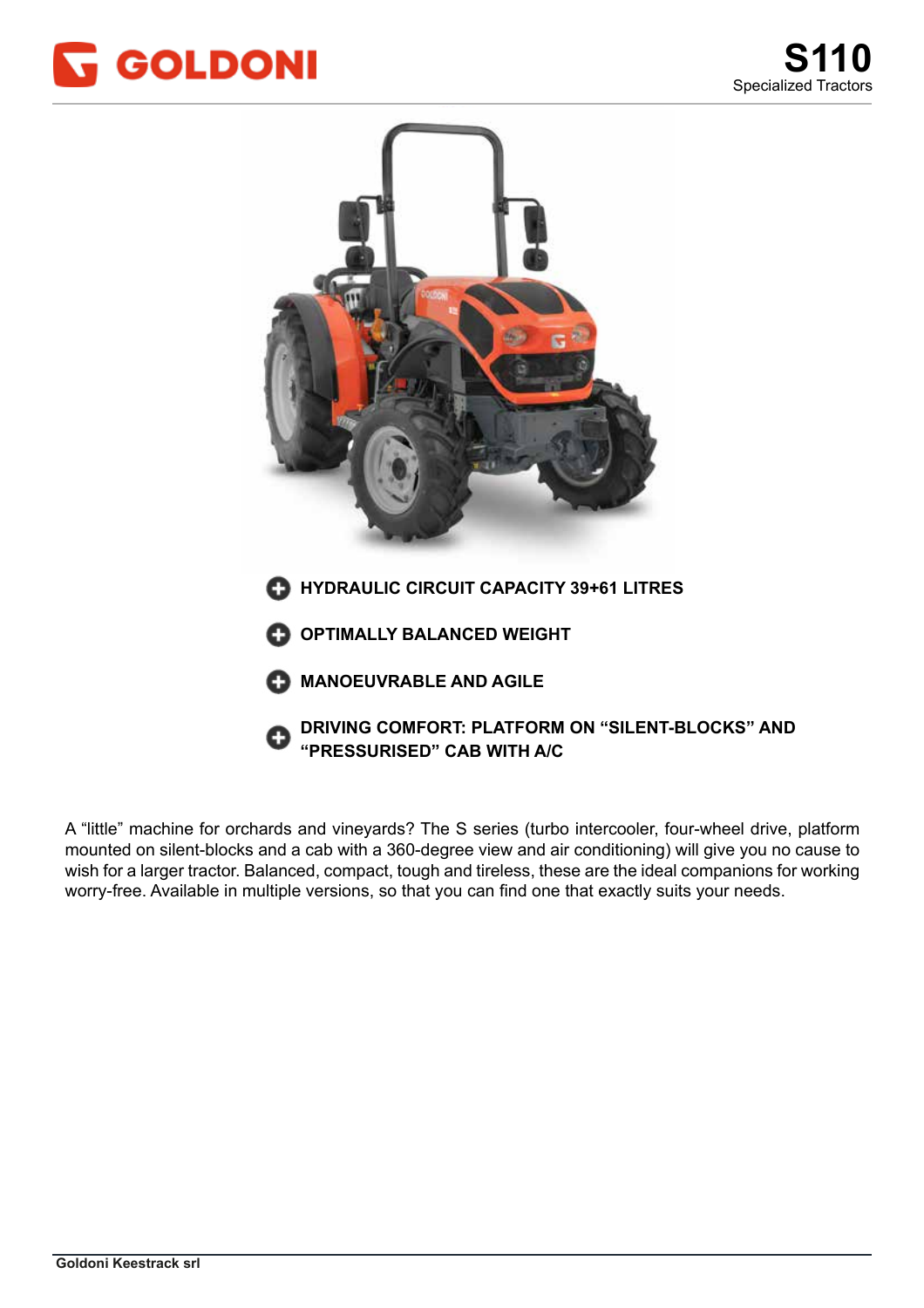## **GOLDONI**

 $\bullet$  standard |  $\bullet$  on demand |  $\bullet$  not available

| <b>DESCRIPTION</b>                 |             | <b>VALUE</b>                                                |
|------------------------------------|-------------|-------------------------------------------------------------|
| <b>MODEL</b>                       |             |                                                             |
| Type                               |             | • Specialized tractor                                       |
| <b>Structure</b>                   |             | • Self supporting integral                                  |
| Version                            |             | $\bullet$ Low                                               |
| <b>ENGINE</b>                      |             |                                                             |
| Trademark                          |             | $\bullet$ VM                                                |
| Model                              |             | • R754 IE417                                                |
| Fuel supply                        |             | • Direct injection diesel                                   |
| Rated power (ECE R120)             |             | • 76 KW / 102 hp                                            |
| Legislation on emission            |             | STAGE 3B                                                    |
| Number of cylinders                | $\bullet$ 4 |                                                             |
| Aspiration                         |             | • Intercooler turbocharged                                  |
| Nominal rate                       |             | $• 2300$ rpm                                                |
| Cooling                            |             | • On liquid                                                 |
| Swept volume                       |             | $\bullet$ 2970 cm3                                          |
| Specific fuel consumption          |             |                                                             |
| (maximum torque speed)             |             | $\bullet$ 212 g/KWh                                         |
| Max torque                         |             | ● 380Nm@ 1100rpm                                            |
| Torque reserve                     |             | • 21%                                                       |
| Tank capacity                      |             | $\bullet$ 70 liters                                         |
| Engine bonnet                      |             | $\bullet$ SMC                                               |
| <b>TRANSMISSION</b>                |             |                                                             |
|                                    |             | Mechanical drive, four-wheel                                |
| Type transmission                  |             | drive                                                       |
| Type gearbox                       |             | $\bullet$ 24+12 synchronized                                |
| Gearbox control                    |             | • Mechanical with side levers                               |
| Clutch                             |             | · Dry monodisc, diameter 11"                                |
|                                    |             | Mechanical system through                                   |
| Clutch control                     |             | pedal                                                       |
| Type reverser                      |             | • Mechanical, synchronized                                  |
| Reverse control                    |             | $\bullet$ Lever                                             |
| Rear differential lock             |             | • Electro-hydraulic                                         |
| Front axle                         |             | 4-wheel drive engagement on                                 |
|                                    |             | the go                                                      |
| Front wheel drive coupling control |             | • Electro-hydraulic                                         |
| Front wheel drive clutch           |             | • Bath oil multiplates                                      |
| Front differential lock            |             | • NO-SPIN (Automatic)                                       |
| Front axle swing                   |             | $\bullet$ 12°                                               |
| Minimum speed                      |             | $\bullet$ 0.4 Km/h                                          |
| Maximum speed (homologated)        |             | $\bullet$ 40 Km/h                                           |
| <b>BRAKES</b>                      |             |                                                             |
| Rear braking                       |             | Multiplates oil-bath, hydraulic<br>control                  |
| Front braking type                 |             | Synchronized 4-wheel drive in<br>braking                    |
| Secondary and parking brake        |             | Acting on rear wheels, by<br>indipendent mechanical control |
| Hydraulic trailer braking system   | O           | Hydraulic control acting on<br>main circuit                 |
| <b>STEERING WHEEL</b>              |             |                                                             |
| Steering wheel system              |             | Hydrostatic with Load Sensing<br>valve                      |
| Steering angle                     |             | • 57°                                                       |
| <b>REAR PTO</b>                    |             |                                                             |
| Type                               |             | Single shaft, synchronized and<br>indipendent               |
| Indipendent speed from the gearbox | $\bullet$   | 540/750 rpm                                                 |
| Synchronized speed to the gearbox  |             | $\bullet$ Yes                                               |
| Rotation way (looking at the pto)  |             | • Clockwise                                                 |
| Version                            | $\bullet$   | 6 grooves 1-3/8"                                            |
| Clutch                             |             | Indipendent, mechanical with                                |
|                                    |             | dry plate                                                   |
| Clutch control                     |             | • Mechanical with lever                                     |

| <b>DESCRIPTION</b>                 |           | <b>VALUE</b>                                                                          |
|------------------------------------|-----------|---------------------------------------------------------------------------------------|
| Security                           |           | PUSH & START device on<br>PTO selector                                                |
| <b>FRONT PTO</b>                   |           |                                                                                       |
| Type                               |           | o Indipendent single shaft                                                            |
| Indipendent speed from the gearbox |           | O 1000 rpm                                                                            |
| Rotation way (looking at the pto)  |           | O Anticlockwise                                                                       |
| Version                            |           | O 6 grooves 1-3/8"                                                                    |
| Clutch                             |           | O Electro-hydraulic                                                                   |
| Clutch control                     |           | o Electric                                                                            |
| <b>REAR LIFTER</b>                 |           |                                                                                       |
| Type                               |           | Hydraulic with positioning and<br>power control                                       |
| Lifting capacity at the rear arms  |           | $• 2500$ Kg                                                                           |
| Electronic Rear Lift               | O         |                                                                                       |
| 3-points hitch                     |           | • Category 1 and 2                                                                    |
| 3rd point mechanical arm           |           | • Category 1 and 2                                                                    |
| Hydraulic 3rd point arm            | O         | Category 1 and 2 / 1 and 2 with<br>fast connection                                    |
| Type of lower arms                 |           | Telescopic with quick<br>connection                                                   |
| Hydraulic right tie rod            |           |                                                                                       |
| <b>FRONT LIFTER</b>                |           |                                                                                       |
| Type                               |           | O Up and down                                                                         |
| Lifting capacity at the rear arms  |           | O 1200 Kg                                                                             |
| 3-points hitch                     |           | O Category 1                                                                          |
| <b>HYDRAULIC SYSTEM</b>            |           |                                                                                       |
| Type                               |           | • Open center                                                                         |
| Pump flow rate                     |           | Double pump, 38 + 61 liters per<br>minute                                             |
| Rear hydraulic scv                 |           | • N.3 in 1 single block                                                               |
| Optional rear hydraulic SCVs       |           | 1 meccanico (con diverter) o 2<br>O elettronici (solo con sollevatore<br>elettronico) |
| Front hydraulic scv                |           | $-$ 3 electronic                                                                      |
| Free oil discharge                 |           | • Quick 1/2 NPTF                                                                      |
| <b>ELECTRICAL FITTINGS</b>         |           |                                                                                       |
| <b>Battery</b>                     |           | • 12V 850A 95Ah                                                                       |
| Security                           |           | • Battery disconnection                                                               |
| Instrument                         | $\bullet$ | Digital / analogic                                                                    |
| 1 pin socket                       |           | $\bullet$ 12 Volt                                                                     |
| 7 pins socket                      |           | 12 Volt                                                                               |
| Rear working light                 |           | o Adjustable                                                                          |
| Rotating lamp                      |           | Orange                                                                                |
| <b>OPERATING POSITION</b>          |           |                                                                                       |
| Platform                           | $\bullet$ | Integral platform                                                                     |
| Platform support                   |           | Variable deformation silicone<br>Silent-Block                                         |
| Front mudguard                     |           | • Body integrated                                                                     |
| Rear mudguard protection           |           | • Rubber profile                                                                      |
| Front mudguard protection          |           | • Rubber profile                                                                      |
| Roll-bar                           |           | • Central, all-tilting                                                                |
| Standard cab                       |           | O Goldoni Overview                                                                    |
| Rear-view mirrors, LH and RH side  |           | • Adjustable                                                                          |
| Seat                               |           | On spring suspension, with<br>seat belt and OPS                                       |
| Seat adjustment                    |           | Horizontal, vertical, driver<br>weight                                                |
| Tool box                           |           | • Yes                                                                                 |
| Use and maintenance manual         |           | Yes                                                                                   |
| <b>STANDARD CAB FITTING OUT</b>    |           |                                                                                       |
| Side doors                         |           | With bar, gas spring, key<br>closing                                                  |
| Cab air filter dust-repellent      |           | $\bullet$ Paper                                                                       |